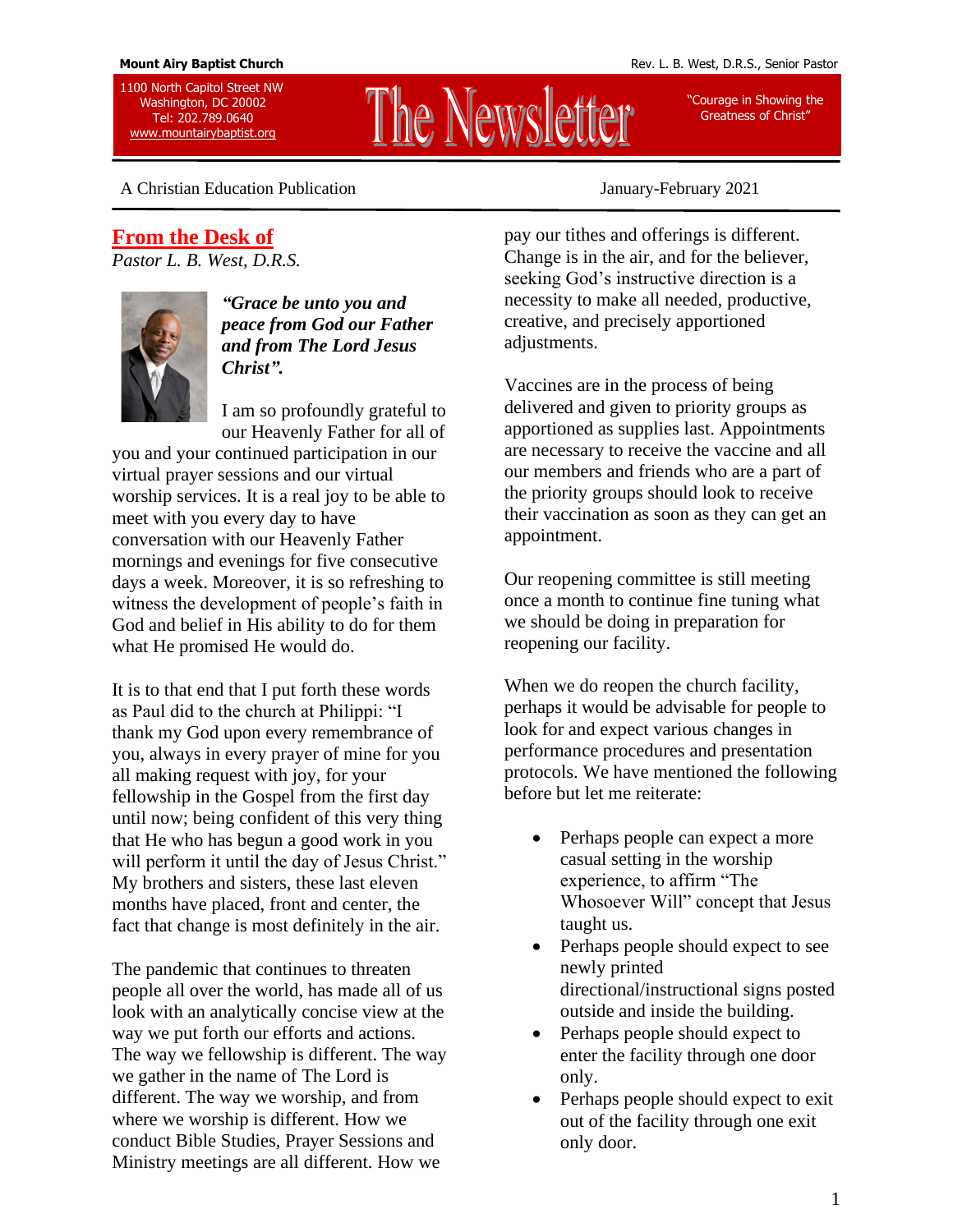- Perhaps people should expect to have their temperature taken before they enter the building.
- Perhaps people should expect to wear their protective face masks, always while in the building.
- Perhaps due to space distancing, we should expect fewer people attending worship.
- Perhaps people should expect a shorter time in the worship experience, only one hour.
- Perhaps people should expect, in the sanctuary, to be escorted to an available seat.
- Perhaps people should expect to be in a safe, well maintained, sanitized facility.
- Perhaps people should expect to see the order of service, announcements, words to songs, and Scriptures on TV Monitors.
- Perhaps people should expect to give their tithes and offerings in a much different way.
- Perhaps people should expect to be dismissed from the service in an organized, orderly fashion, versus everyone being dismissed at the same time.

Beloved, change is in the air, and it is tremendously exciting to be a part of this new worship presentation. O taste and see that The Lord is good. So, at the appropriately announced date and time, come back and enjoy worship; "The Same Great Story" in a safe place and in a new way. Until then, enjoy our virtual services through "face-book Live" and "FreeConferenceCall.com.

Looking forward to seeing all of you real soon.

Sincerely Because of Christ, ◙

## **5 Bulldogs Broke Color Barrier at Georgia**

*courtesy of Rev. Karen Taylor, CSMMM*

The Atlanta Journal-Constitution, February 4, 2021 reported that in 1971, ten years after the University of Georgia integrated, five freshmen were the first African-American football players to break the color barrier at that university.

Richard Appleby, wide receiver from 1971- 74, one of the first African-Americans to play at Georgia; Horace King; running back from 1971-74, one of the first African-Americans to play at Georgia; Chuck Kinnebrew, defensive lineman from 1971- 74, one of the first African-Americans to play at Georgia; Clarence Pope, linebacker from 1971-74, one of the first African-Americans to play at Georgia; and last but certainly not least, **our very own Senior Pastor Larry West,** defensive back from 1971-74, one of the first African-Americans to play at Georgia. The accomplishments by the five scholarship athletes set milestones at Georgia.

Their stories are among the hundreds highlighted in an exhibit at the College Football Hall of Fame – open through May – called "The Blood, Sweat and Tears," telling the story of integration in college football. ◙

# **2021 WAMMIEAwards Finalist**

*by Dr. Gilbert Pryor*

Congratulations are in order for one of our musicians, Dr. Gilbert Pryor. Dr. Pryor has been named a finalist for the 2021 WAMMIE Awards in the category of Best Soul Artist/Group. He has known about and has participated in the WAMMIES in the past, but this is his first time being nominated.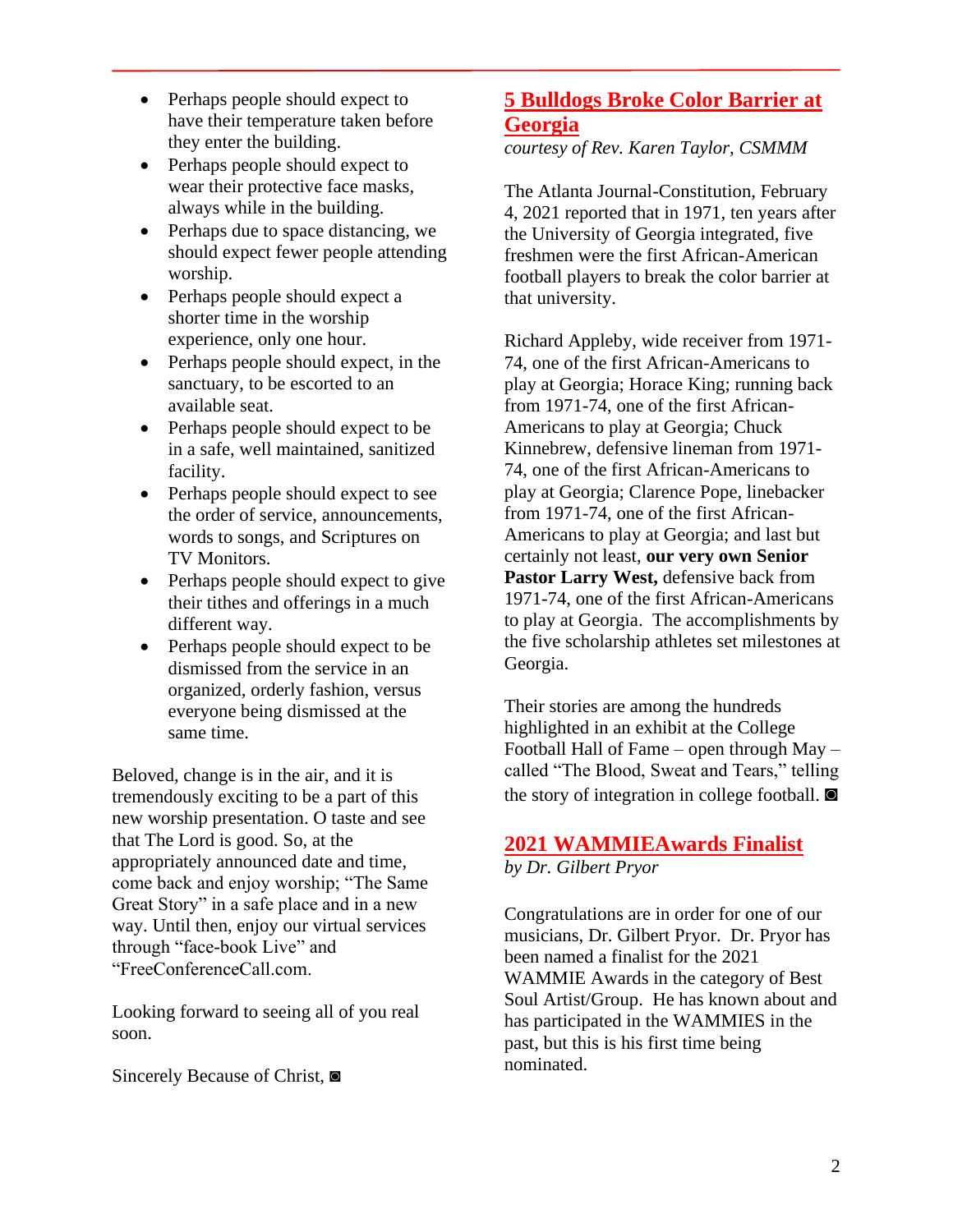The final winners will be judged in March with a virtual ceremony scheduled by the WAMMIES.

Dr. Pryor wishes to thank all who support this endeavor and especially Roy Battle, Sylver Logan Sharp, Dr. William Smith, Stan, Doug, GoGo Mickey and the rest of the production crew. "Let's Ride." (On all music channels) ◙



## **The Black Church: This is Our Story. This is Our Song.**

*Courtesy of PBS.org.*

PBS is now streaming an intimate four-hour series on the Black Church and how music impacted the Civil Rights Movement. The series explored the roots of the African American religion. Gospel music was at the heart of the Civil Rights Movement lifting spirits of those fighting for racial equality.

Henry Louis Gates, Jr. interviewed Ms. Rutha Mae Harris. Ms. Harris personally expressed that without these songs, there would be no movement. These songs kept them from being scared. For example, if you are marching down the street during a march and you are approached by the police. They are saying to you turn around or be hit, singing these songs encouraged you to move

forth in your march. Nothing is going to turn you around.

So tune into PBS, channel 19 on Xfinity cable or (pbs.org/show/black-church) stream via PBS.org. ◙

## **Our Finance Corner**

*by Sister Jackie Smith*

Thought for the day: RULE 72

What is it?

The Rule of 72 is a quick, useful formula that is popularly used to estimate the number of years required to double the invested money at a given annual rate of return. ... Alternatively, it can compute the annual rate of compounded return from an investment given how many years it will take to double the investment.

How does this work:

#### Simply put:

You receive your tax refund in the amount of \$1,000.00. You take it to your local bank and you might get 1% interest. It will take you 72 years for your \$1,000.00 to double to \$2,000.00.

#### Now let's suppose

You receive your tax refund in the amount of \$1,000.00. You take it to your friendly financial producer and she shows you how you might can get 7% to 10% interest in a special investment product. It will take you 10.3 to 7.2 years for your \$1,000.00 to double to \$2,000.00.

Reach out to Sister Jackie Smith if you desire her assistance to understand this financial concept and how to apply it in today's market.

| Interest Rate | Rule of 72 Years |
|---------------|------------------|
| 2%            | 36               |
| 5%            | 14.4             |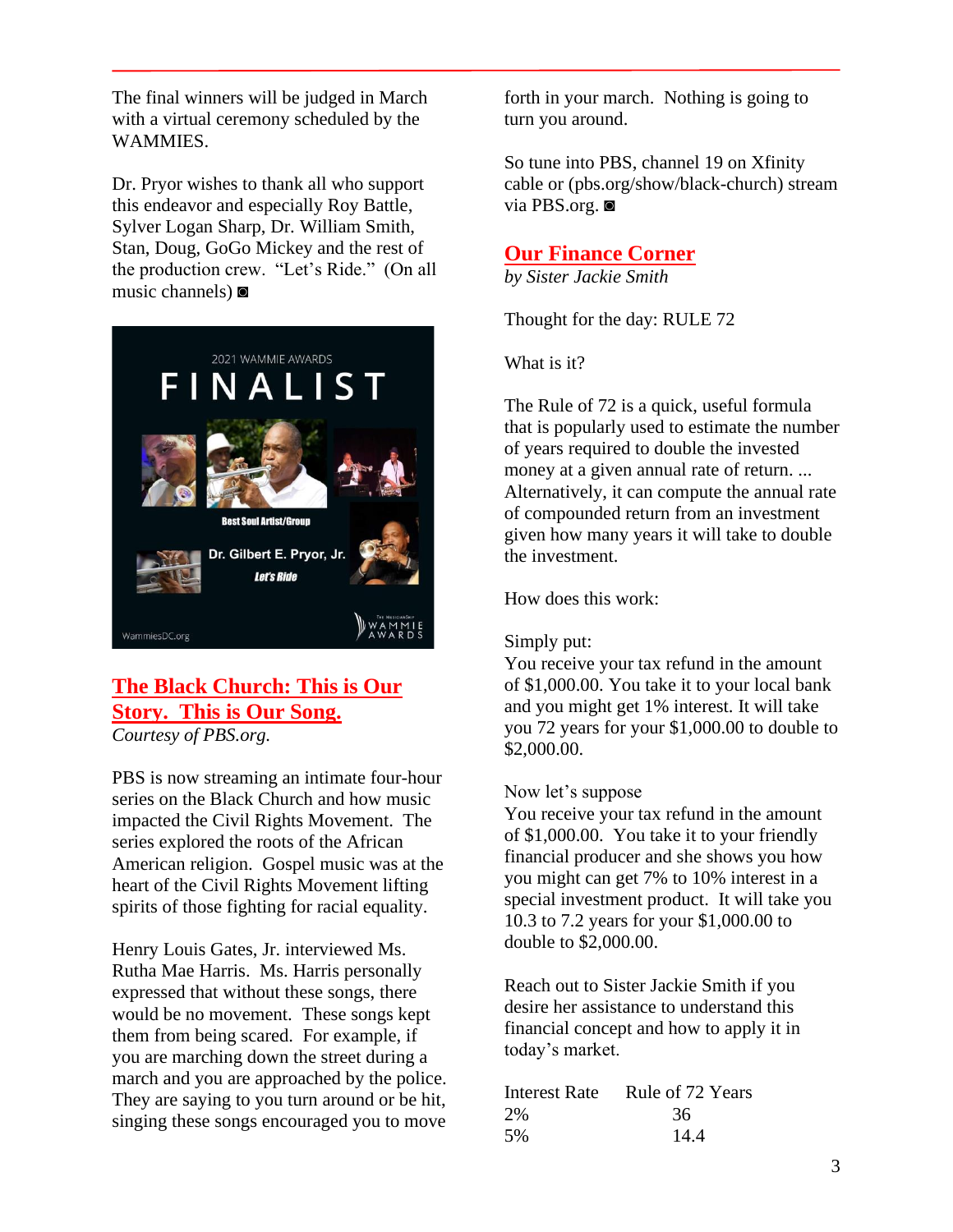| 7%       |    | 10.3 |
|----------|----|------|
| 9%       |    | 8    |
| 10\% 7.2 |    |      |
| 12%      | 60 |      |

## **All Aboard…**

*by Sister Deloris Agee, Chair Music& Creative Arts Ministry* 

Hello, welcome to Flight #2021. We are prepared to take off into the New Year. Please make sure your Attitude and Blessings are secured and locked in an upright position.

All self-destructive devices should be turned off at this time.

All negativity, hurt, and discouragement should be put away. Should we lose Altitude under pressure during the flight, reach up and pull down a Prayer. Prayers will automatically be activated by Faith.

Once your Faith is activated you can assist other passengers.

There will be NO BAGGAGE allowed on this flight.

The Captain (GOD) has cleared us for takeoff. Destination- GREATNESS. ₹+!

## **Ladies of L.O.V.E. Hosts Bookflix**

*by Sister Gwen K. West, Ministry Leader Ladies of Vision & Empowerment*

Join the Ladies of L.O.V.E. for their three part series of Bookflix, **"When Women Pray"** by T. D. Jakes. The first session is on Sunday February 21<sup>st</sup> at 6pm. We will discuss the prayers of Hannah, Mary and Sarah. Bring your popcorn and ready yourself for a spirit –filled evening experience!

Part Two of Bookflix will resume on Sunday March  $21<sup>st</sup>$  at 6pm. We will be focusing on the prayers of the Woman with the Issue of Blood, Naomi, and the Samaritan Woman. Part Three will be on Sunday April  $18<sup>th</sup>$  at 6pm focusing on the prayers of Esther, Rhoda, the Shunammite Woman, and Anna.

#### **Join Zoom Meeting**

**Meeting ID:** 829 5251 2303 **Passcode:** 341828 **Dial in:** 1(301) 715-8592 or 1(929) 205- 6099.

*"Prayer is a stress reliever, chain breaker, peace bringer" T.D. Jakes* ◙

## **Black History Pioneers…Past and Present**

*by Professor Barbara J. Smith, Scholarship & Special Needs Ministries*

#### **Ella Baker**

Civil rights leader Ella Baker helped found the Southern Christian Leadership Conference and the Student Non-Violent Coordinating Committee.

Ella Baker became one of the leading figures of the civil rights movement of the 1950s and '60s. Following her early work for the National Association for the Advancement of Colored People, she was among the founders of Martin Luther King's Southern Christian Leadership Conference in 1957. Three years later, she helped launch the Student Non-Violent Coordinating Committee.

Born in Norfolk, Virginia, on December 13, 1903, Baker grew up in rural North Carolina. She was close to her grandmother, a former slave, who told Baker many stories about her life, including a whipping she had received at the hands of her owner. A bright student, Baker attended Shaw University in Raleigh, North Carolina, graduating class valedictorian in 1927.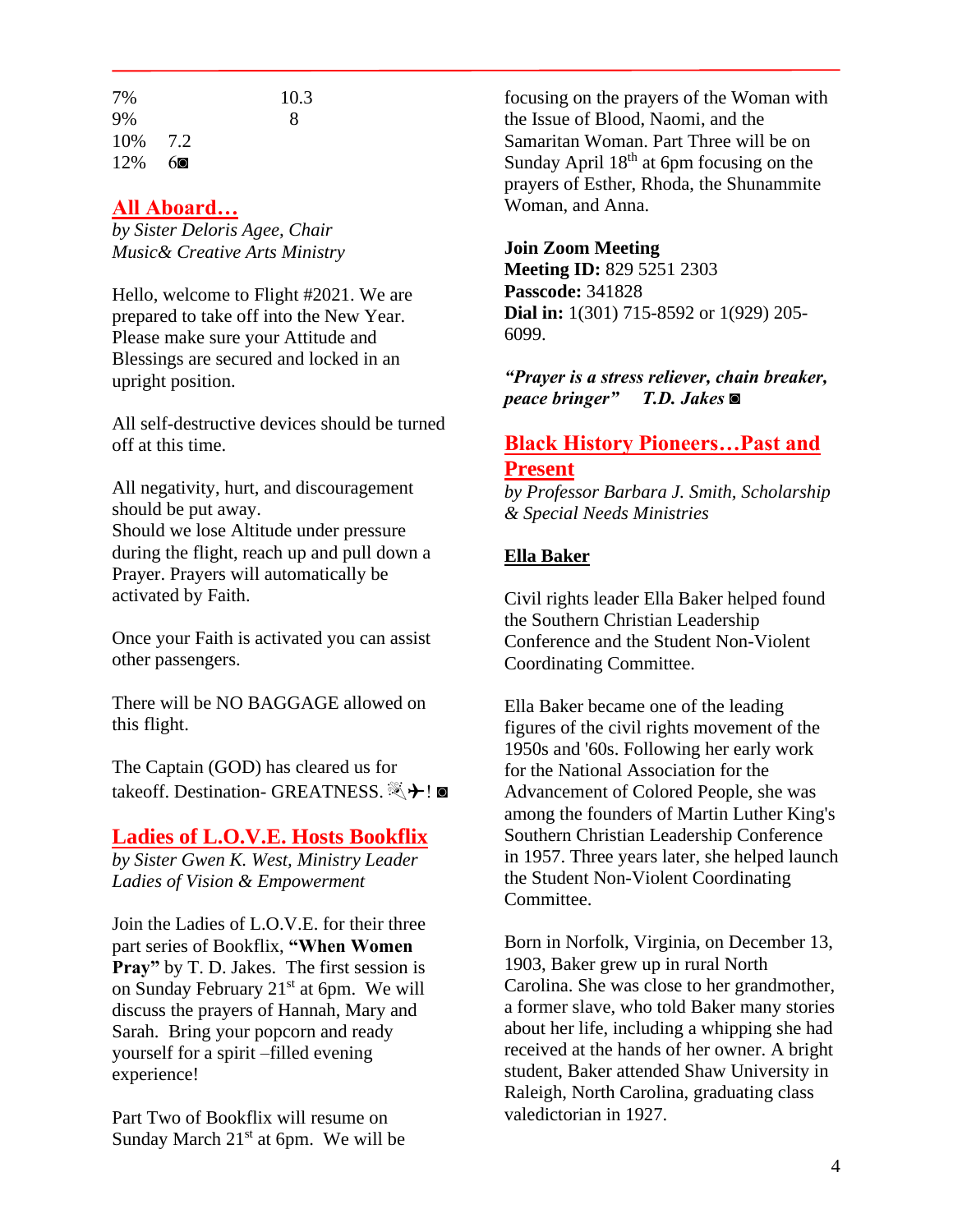After moving to New York City in the late 1920s, Baker joined the Young Negroes Cooperative League (YNCL), which allowed its members to pool their funds to get better deals on goods and services. Before long, she was serving as its national director.

Around 1940, Baker became a field secretary for the National Association for the Advancement of Colored People (NAACP), and in 1943 she became the NAACP's national director of branches. Remaining in New York, Baker worked for a number of local organizations, including the New York Urban League. She became director of the New York chapter of the NAACP in 1952.

In 1957, Baker helped launch the Southern Christian Leadership Conference (SCLC), under the presidency King. She ran its Atlanta, Georgia, office and served as the organization's acting executive director; however, she also clashed with King and other male leaders of the SCLC, who allegedly were not used to receiving pushback from such a strong-willed woman, before exiting the organization in 1960.

During her time with the SCLC, Baker organized the event that led to the creation of the Student Non-Violent Coordinating Committee (SNCC) in 1960.

After leaving the SCLC, Baker remained active in the SNCC for many years. She helped them form the Mississippi Freedom Democratic Party (MFDP) in 1964 as an alternative to the state's Democratic Party, which held segregationist views.

Baker continued to fight for social justice and equality into her later years. She died on her 83rd birthday, on December 13, 1986, in New York City.

#### **Elijah Moses**

Executive Director Wise Young Builders (WYB)

#### *"It is easier to build strong boys, than repair broken men"*

Wise Young Builders takes inspiration from two important places. First of all, from a young Hebrew carpenter named Jesus of Nazareth who called for social and economic transformation. Secondly, from a 25-year old educator and founder, Booker T. Washington of the Tuskegee Institute, who believed that being skilled in the trades was vital to success in life.

Wise Young Builders was founded in Washington, D.C. in May of 2010. The Executive Director, Elijah Moses organized and ran the first class of Wise Young Builders with a small group of boys with a vision of using project-based learning to advance math skills.

The program officially began after a group of moms requested that Mr. Moses teach their children the skills that he was teaching his own son. Parent Advocacy has been at the roots of Wise Young Builders humble beginnings. After seeing the confidence, math knowledge, and trade skills that the first class of Wise Young Builders gained, it was decided to expand the program to multiple sites across the Washington, D.C. Metro area.

Wise Young Builders (WYB) is a unique enrichment program for youth ages 8-15. We use carpentry to strengthen participants' math skills, confidence and exposure to hobbies and careers. Improving youth's success in math is vital to reducing dropout and unemployment rates in our communities, but more importantly, it is a key ingredient in helping bolster confidence and a can-do attitude. WYB bridges youth to the STEM trades and construction industry, helping youth realize the practicality and value in skill development. We help youth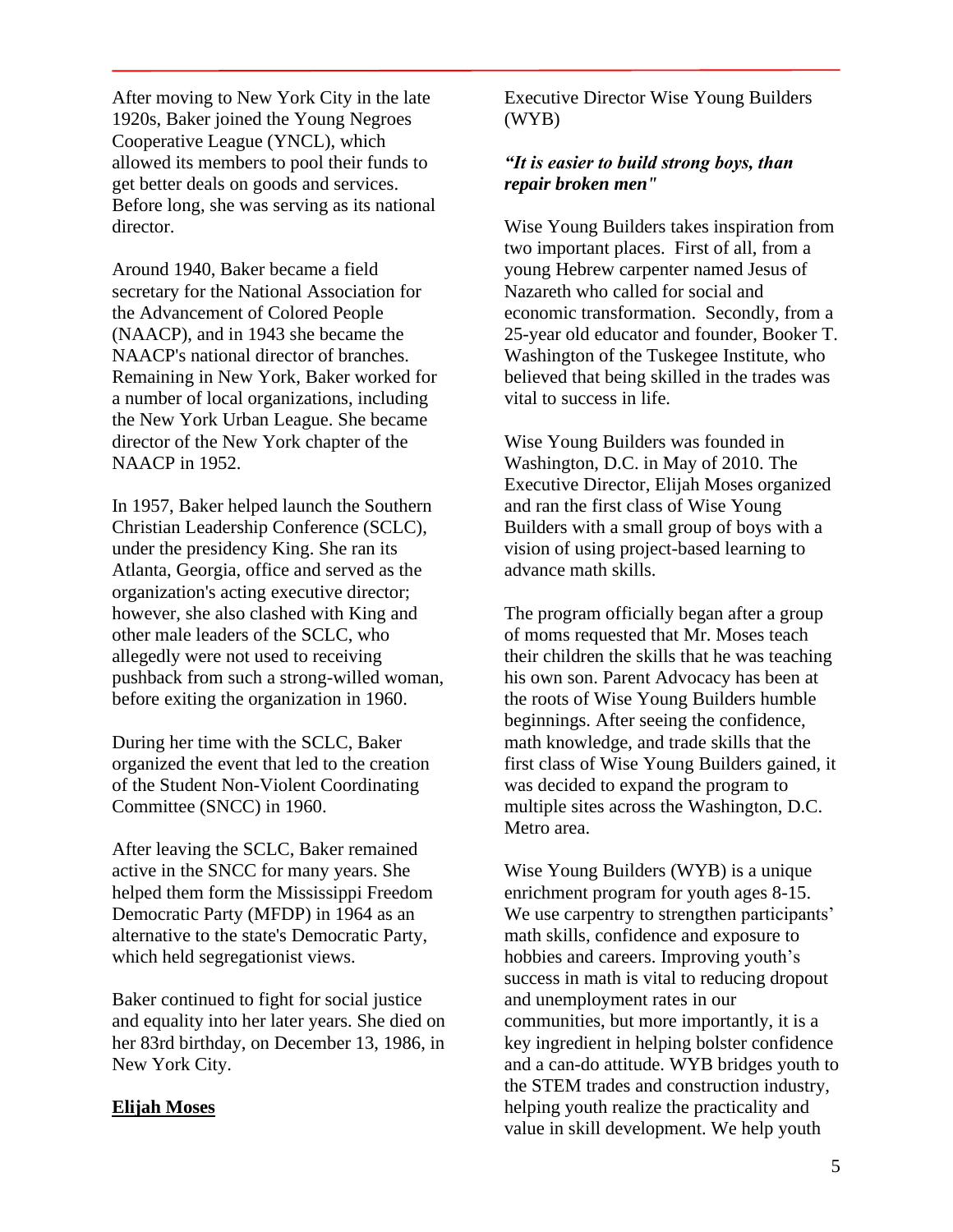design and build projects, meet real estate developers, visit construction sites, use tools and engage in activities to increase their interest in math and STEM related fields. We increase their confidence, aptitude and exposure to careers.

During each session, WYB participants spend the time learning age-appropriate math concepts such as multiplication, division, fractions, area, perimeter, and more with program instructors and math coaches. ◙

## **2021 Minnie Louise Anderson Young (MLAY) Scholarship Accepting Applications**

*by Rev. Karen Taylor*

Applications are now being accepted for the 2021 Minnie Louise Anderson Young (MLAY) Scholarships.

The MLAY Scholarship Fund was created by the estate/will of the late Mrs. Young, who lived from December 19, 1922 to June 6, 2012. Mrs. Young was an outstanding and dedicated D.C. public school teacher for 34 years. She was a life-member of Delta Sigma Theta Sorority, Incorporated, longtime member of WDCAC, and a faithful and generous member of St. George's Episcopal Church in Washington, D.C. for 75 years. In memory of Eula Rambeau Anderson, the mother of the late Mrs. Young, the MLAY Fund was established to award educational scholarships to graduating seniors entering their first year of post-secondary education.

This year the MLAY Fund will award multiple merit-based scholarships up to \$5,000 each. To be eligible for the scholarship, applicants must: 1) be students in good standing at high schools in the Washington, D.C. metropolitan area; 2) have at least a  $2.5/4.0$  G.P.A.; 3) plan to pursue study at an accredited 2 or 4-year postsecondary institution; and 3) submit a

completed, signed scholarship application with supporting documents electronically. Please note: We will not accept any documents by mail.

Use this link for the application or copy this url into your browser: https://forms.gle/zhqH49ffTN5gc6dj8

The application deadline is **March 13, 2021**. Award decisions will be announced no later than May 1, 2021. Please forward the email to your eligible seniors and encourage them to submit their completed applications. ◙

## **Happy Valentine's Day**

May God, who watches over us And guides us from above, Grant you the riches blessings Of His everlasting love. He has shown you time and time again, In ways that have no measure,

That He grants true happiness And lasting joy to you - - Not only on this special day But every day, all year through.

Happy Valentine's Day!

## From…

Special Needs, Hospitality, and Get Acquainted Ministries of Mount Airy Baptist Church Rev. L. B. West, Senior Pastor◙



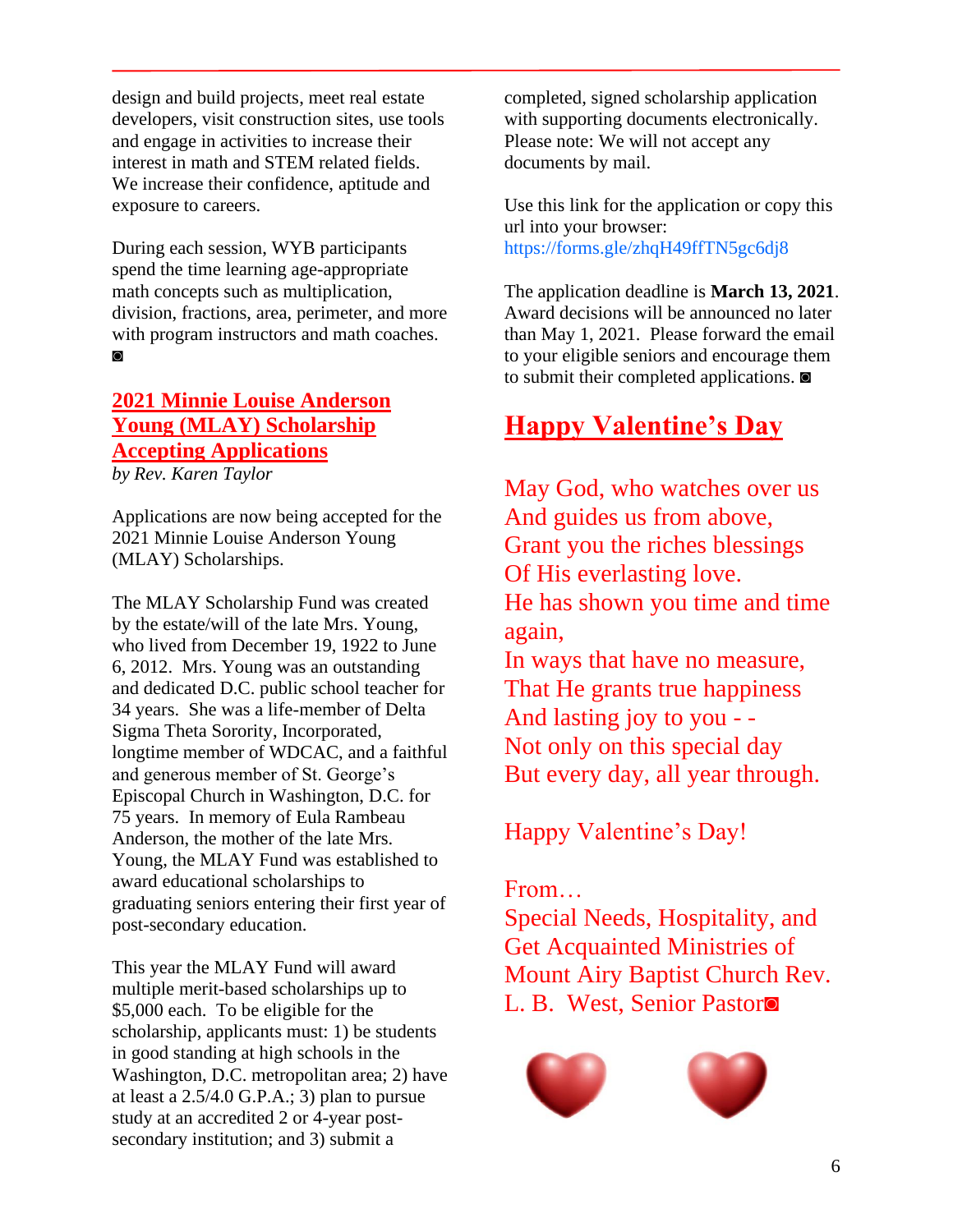## **For Your Meditation…**

**"I Pray We Don't Go Back To Normal"** *by Newsletter Ministry*

- **I pray that the next time a friend grabs me and pulls me in for a hug, I actually take the time to appreciate the gift of their embrace.**
- **I pray that when school resumes and people are dropping kids off, they take the time to thank the staff for the amazing gift that they give to our community.**
- **I pray that the next time I'm sitting in a crowded restaurant I take the time to look around at the smiling faces, loud voices and thank God for the gift of community.**
- **I pray that the next time I'm standing in church listening to the voices of praise and worship that I take a moment to thank God for the gift of congregation.**
- **I pray that the next time I see a person or situation that needs prayer, I hope I pray as passionately and fervently as I have these past months. ◙**

## **Inclement Weather Notification**

*by Newsletter Ministry*

Be mindful that if inclement weather occurs please consult the Mount Airy website (www.mountairybaptist.org.) and/or Facebook page. You may also tune into NBC-4, Fox- 5 DC, WJLA-7, Newschannel-8, and WUSA-TV-9 for any weather-related information. **◙** 

### **Submitting Newsletter Articles**

*by Newsletter Ministry*

To submit something for the Newsletter, you need to…

Prepare article in Microsoft Word format and email it to tcholly@comcast.net. Documents are accepted at any time.

We prefer that articles be limited to 220 words or ½ page due to space. We will no longer accept hand written articles.

Next Issue: Sunday, April 25, 2021

*The Newsletter Ministry reserves the right to edit all submissions.* **◙**